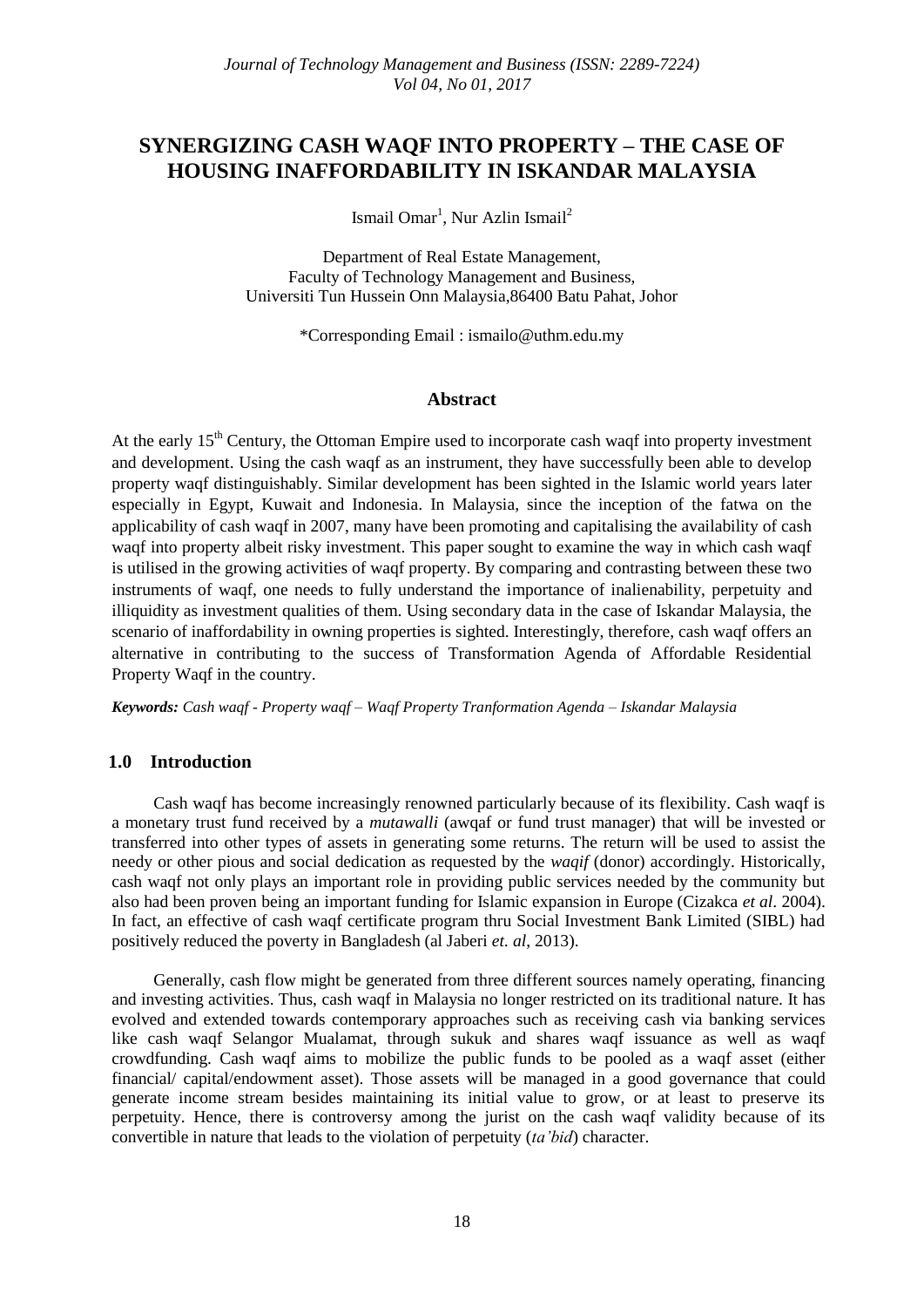## **2.0 Cash Waqf Liquidity Management**

There is no doubt that having cash around as "spending money" is a necessity. Yet, the exclusive perpetuity character of waqf creates an effective platform for sustainable economic growth and differentiation from other benevolent. Based on majority of jurists from Malikies, Shafiies and Hambalies, cash *waqf* is permissible subject to an element of non-preservation of its corpus if it can be transferred into a sustainable asset (Ellias, Kadir, & Haron, 2015).

Alias (2011) asserted limited knowledge and access to the potential investment instrument had caused materialising cash waqf monetary values restricted to real estate investment (Osman *et al.* 2010) and ordinary general investment. Therefore, the past decade has seen cash waqf in Malaysia is fast developing into various means of property. Property has been attracting considerable interest as it offers a range of different quality of comprehensive investment. Property is inalienability and most interestingly, is perpetuity as compared to cash waqf, Property is hedge against inflation (HAI) since the average appreciation rate in property investment is always higher compared to inflationary rates.

#### **3.0 Property Investment Qualities**

Property waqf is considered as a permanent instrument of protection or retaining wall of the ummah (the belt that reinforcing and strengthen the assets of the ummah in long term). Despite real estate waqf protects the ummah from erosion in landownership (Ismail Omar, 2015a), the development of real property is highly capital intensive and encompass several of complexity layers. Currently, there are several financial supports that could secured waqf property financing but due to volatility of the economic situation, the use of the external financing for waqf property is risky and costly. Besides, there are other few challenges associated with property asset such as ageing infrastructure, inadequate funding, limited infrastructure information, globalisation and the need to satisfy multiple stakeholder demands (Too &Too, 2010).

On the other hand, the Malaysian property investors are delighted to invest more in the very near future. The valuers have examined the property market and highlighted the increasing trend in Malaysian property values up to 40 per cent in 2016 (Ismail Omar, 2016). The past years indicated up to 30 percent appreciation in property values. Since property values are sensitive to government's agenda of development, the Government Transformation Agendas had designated a certain extending rate to strengthen the return and yield growth in property.

In contrast, property investment has its own drawbacks. By comparing to cash, property offers low liquidation rate that it is taking a longer time to convert into cash. It takes a longer while to subdivide, partition or amalgamation whilst cash has high liquidity. Ismail et al. (2014a) and Ismail Omar (2015b) remarked, difficulties in waqf property are confined to 3 categories; legal and administrative, economic and financial and socio-political elements of waqf land supply constraints:

First, the legal and administrative frameworks are consisting of lacking in terms of proper registration of waqf land and inadequate database. Additionally, problems in administering land tenure, rental management, planning and difficulty in controlling the charges and payments to the authority further dampened the good governance and state-of-the-art of waqf land management and administration.

Secondly, the financial rules in securing fund for development from banks and financial institutions had dampened the initiatives to develop waqf land. In addition, there are cases whereby the rental paid by tenant to the religious council is lower than the rental market due to long term rentals and non-renewable rental agreement.

Thirdly, regarding socio-political agenda, sensitivity of the ownership and survivorship of the Malay/Muslims agenda had adversely affected the way waqf land must be viewed to enhance its highest and best use and the achievement of best and highest price in the open market.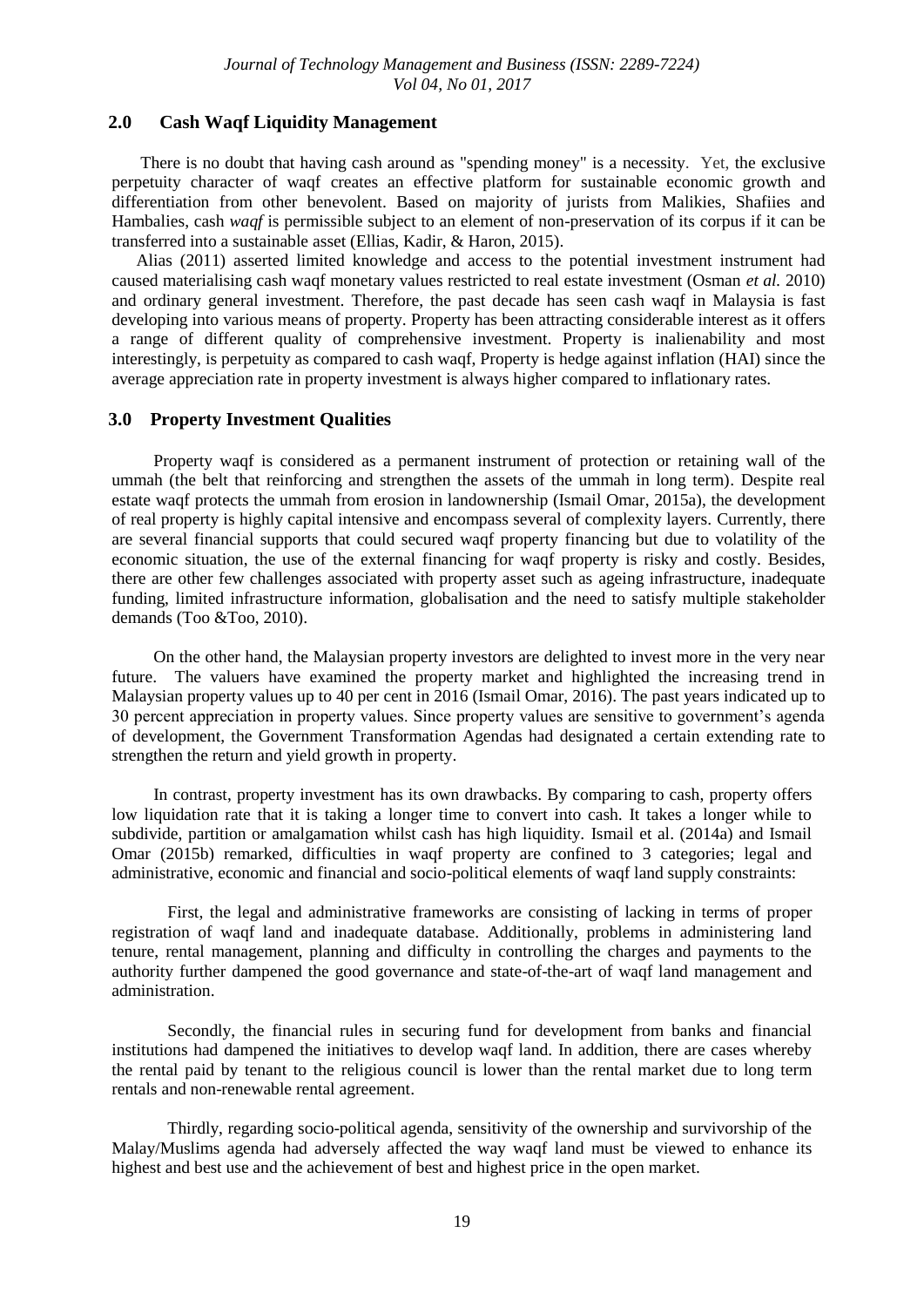Nevertheless, property offers satisfactory in protecting the owner in a long run as compared to cash. Moreover, Professor Sirman Jaffe of the University of Wisconsin-Madison in the United States of America pointed out that investment in property offers IDEAL kind of investment (*income* producing, always have *demand*, *equitable*, capital and rental *appreciation* and *leveraging* with the bank loan) which indicated that the investment in property is good prospects. Furthermore, with reference to socio-political agenda, sensitivity of the ownership and survivorship of the Malay/Muslims, the way cash waqf must be viewed in enhancing property highest and best use and the achievement of best and highest price in the open market. In the end, it has to be able to protect the ummah in the long run.

## **4.0 The Case Study Iskandar Malaysia – Inaffordabe of Housing Ownership, can waqf be an alternative ?**

In this study, the methodology adopted is case study. Using documented and published data and empirical fieldworks by interview schedules, distributed within the case study areas. Data is then analysed to to arrive at the objectives of the study. Discussion follows accordingly.

The empirical fieldwork was undertaken within the 5 flagships in Iskandar Malaysia - Flagship A *(Johor Bahru City Centre),* Flagship B (Nusajaya), Flagship C *(Western Gate Development),* Flagship D *(Eastern Gate Development)* dan Flagship E (Senai-Skudai). 1,000 respondents have been interviewed succinctly to study their affordability in buying houses and find out solution in relations to waqf (Ismail Omar *et al* 2013).



**Figure 1 : The Case Study Areas**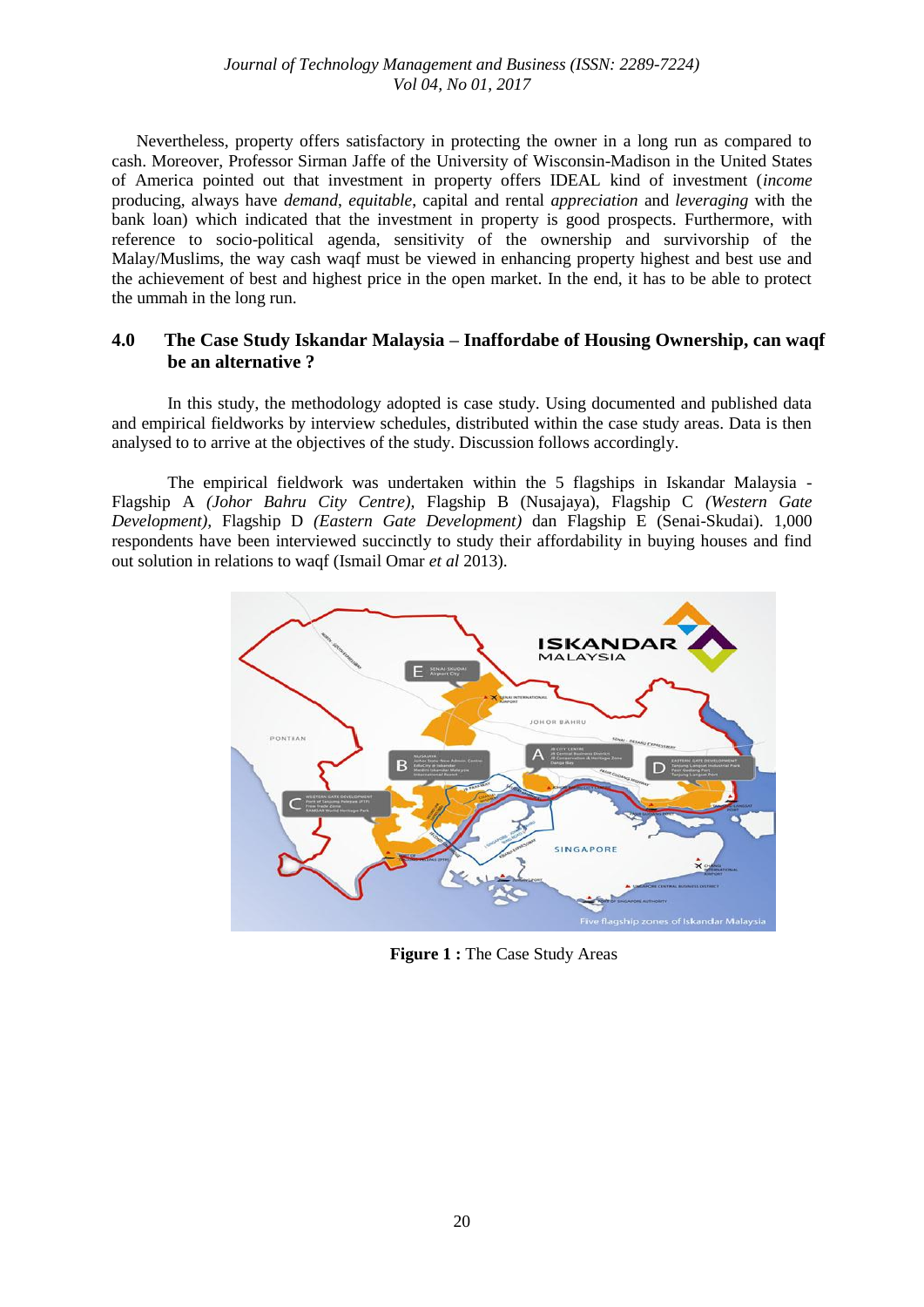

Source: Iskandar Malaysia Property Study 2014-2015.

Income distribution within Iskandar Malaysia indicates highest percentage 9.5 per cent between RM1,000 and RM3,200 per month (Ismail Omar *et al*, 2014).



**Figure 3:** Income Spendable of Population Source : Iskandar Malaysia Property Studies, 2014-2015.

In general, findings of spending shows about 90% of the population were spending on clothes (57%), utility (45.8 %) and telecommunication (54.2 %) compared to housing (29.9%) only.



**Figure 4 :** Shows the asset property ownership within Iskandar Malaysia Source: Iskandar Malaysia Property Study 2014-2015.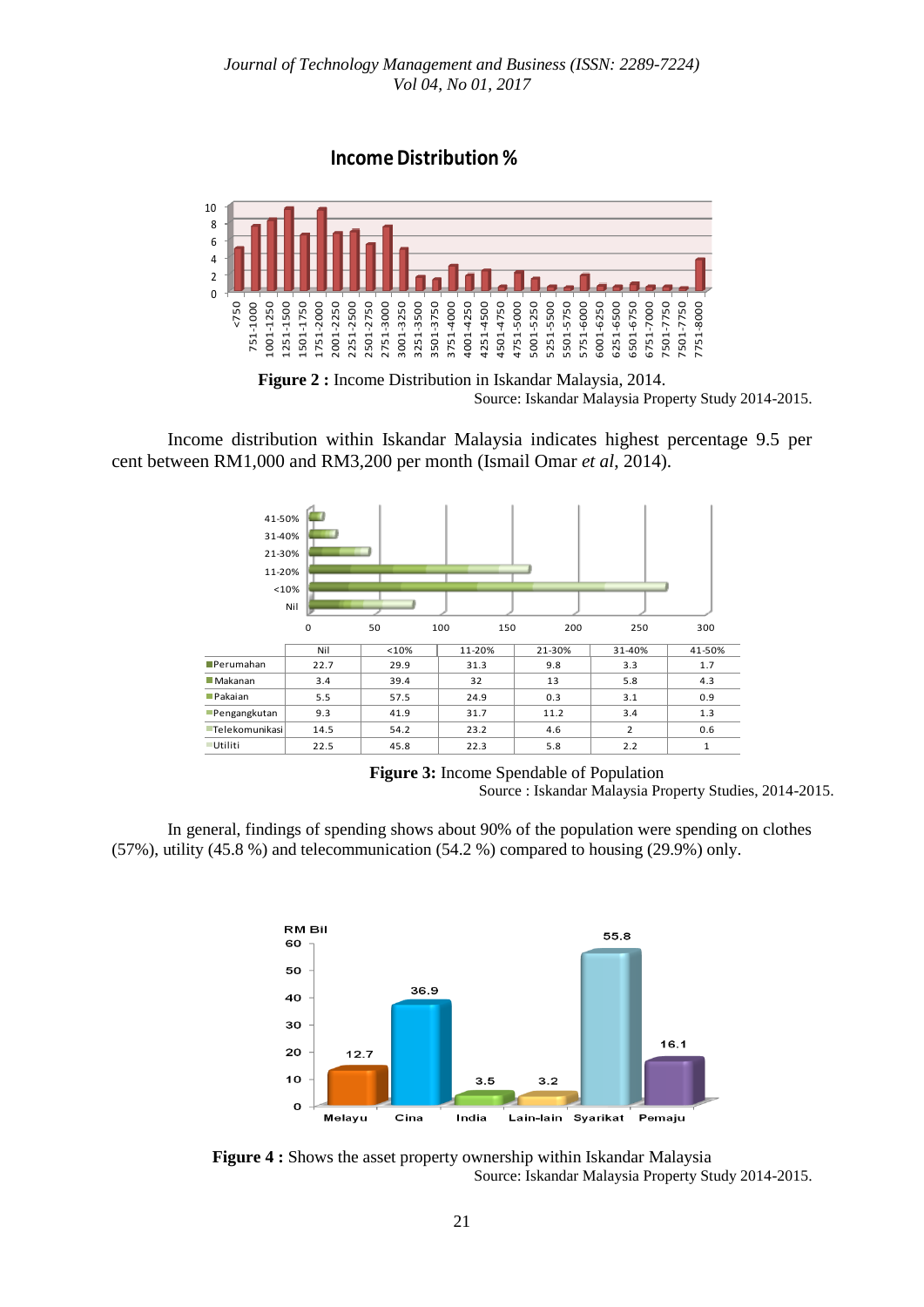Figure 4.0 shows property the highest ownership is companies(55.8%), than Chinese (36.95), Malays (12.7%) and others. In other word, the Malay and Muslims is left far behind in property ownershing witihn Iskandar Malaysia.



**Figure 5 :** Affordable Houses by Bumiputera in Iskandar Malaysia Source: Iskandar Malaysia Property Study, 2014-2015.

The study shows that 70% of Bumiputera were afforded to own property between RM251,000 to RM300,000 in 2014. The rests were afforded to buy property with the prices below RM250,000. Only 1% afforded to buy up to RM450,000.

| <b>Table 1:</b> McGian Income Widney Lagsings |          |        |      |        |        |  |  |  |  |
|-----------------------------------------------|----------|--------|------|--------|--------|--|--|--|--|
|                                               | Flagship |        |      |        |        |  |  |  |  |
|                                               | A        |        |      | Ð      |        |  |  |  |  |
| Median Household Income<br>(RM)               | 1750     | 2750   | 2000 | 2250   | 2250   |  |  |  |  |
| Median Single Storey Terrace                  | 200000   | 202084 |      | 145000 | 155000 |  |  |  |  |
| Median Double Storey Terrace                  | 310000   | 277000 |      | 200000 | 220000 |  |  |  |  |

**Table 1 :** Median Income Within Flagships

Using the Affordability Index adapted from United Nation and Harvard University, the measurement for afforadability in the study is shown below:

**Table 2** : Demographia International Housing Affordability Survey Housing Affordability Rating Categories

| Rating                  | <b>Median Multiple</b> |  |  |  |
|-------------------------|------------------------|--|--|--|
| Severely Unaffordable   | > 5.1                  |  |  |  |
| Seriously Unaffordable  | $4.1 - 5.0$            |  |  |  |
| Moderately Unaffordable | $3.1 - 4.0$            |  |  |  |
| Affordable              | < 3.0                  |  |  |  |

| A WAZAR REFLEXANDED IN INTERNATIONAL IN ANIMENTAL IN THE PARTY OF THE PARTY OF THE PARTY OF THE PARTY OF THE P |       |      |  |      |      |  |  |  |
|----------------------------------------------------------------------------------------------------------------|-------|------|--|------|------|--|--|--|
| <b>Median Multiple</b>                                                                                         |       |      |  |      |      |  |  |  |
| Median Multiple Single Terrace                                                                                 | 9.52  | 6.12 |  | 5.37 | 5.74 |  |  |  |
| Multiple Double Storey<br>Median<br>Terrace                                                                    | 14.76 | 8.40 |  | 7.41 | 8.15 |  |  |  |

**Table 3** : Median Multiple for Iskandar Malaysia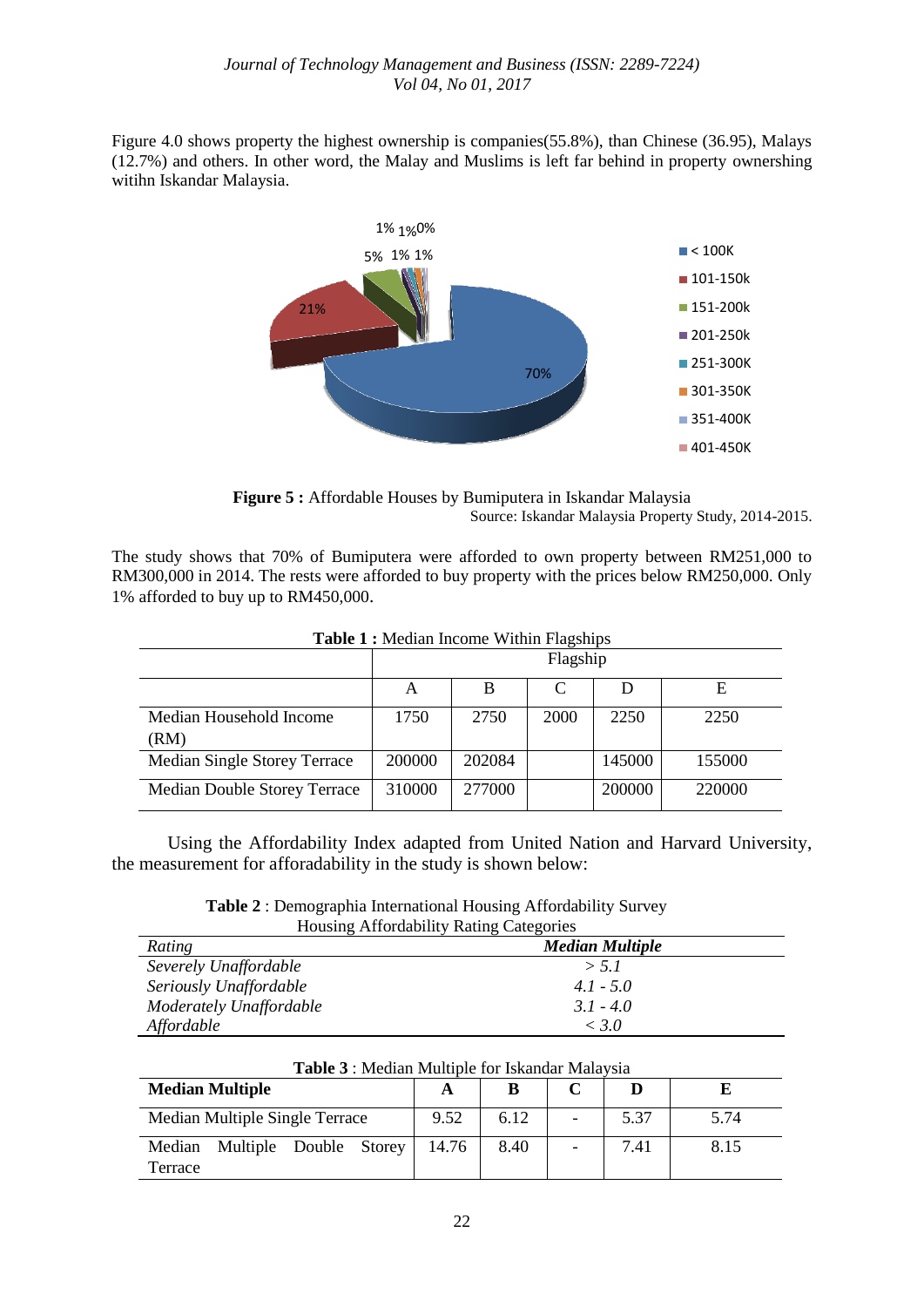Table 3.0 shows that the level of affordability to own houses in Iskandar Malaysia is severely unaffordable which mean that the affordable price is between RM63,000 to RM99,000 only (Ismail Omar *et al* 2014). This means that the scenario of inaffordability to buy and own property within Iskandar Malaysia would be an opportunity for cash waqf to contribute to the success of waqf property.

## **4.0 Conclusion**

There are structural and behavioural elements that influencing the initiative to undertake property ownership within Iskandar Malaysia. About 70% can afford to buy property up to RM300,000. As such, cash waqf may be useful to contribute to increase their affordability. There are problems with inaffordability of the people to invest buy property on their own using bank loan. As an alternative, waqf cash can be promoted to contribute to the financing waqf property and using the manfaat to help the people in providing habitable shelters to them. In addition, waqf property will be beneficial to protect the people in the long run using the "protected shield and retaining wall" to the ummah as a whole. In so doing, waqf will provide alternative ways in redesigning fragile geopolical boundaries in the very near future. Therefore, these solutions may pave the way forward for the transformation agenda of waqf property in the country.

## *Acknowledgement*

Authors would like to appreciate the financial assistance provided by the Ministry of Higher Education Malaysia and Johor Land Berhad to realise the research.